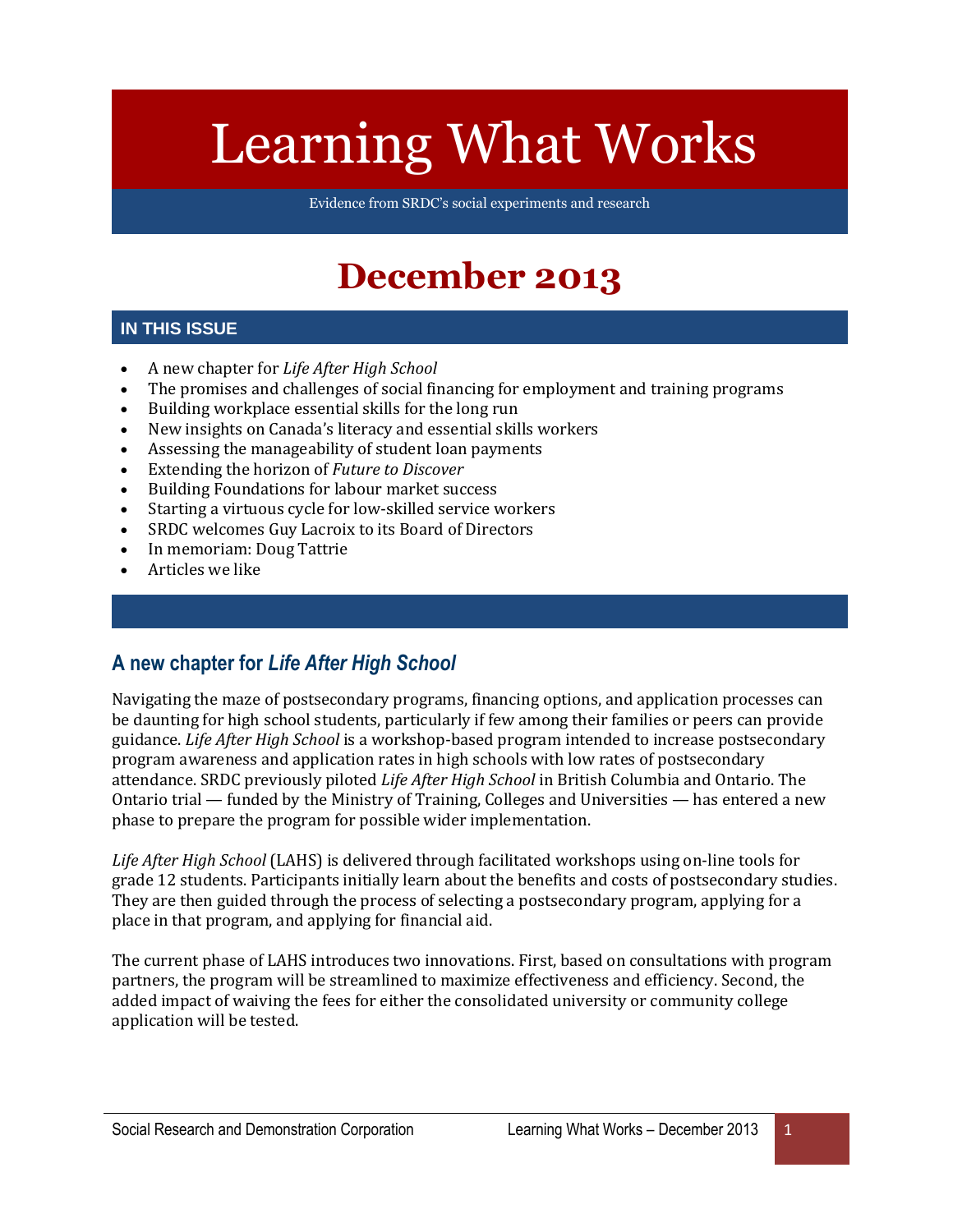Like earlier LAHS pilots, this phase is being conducted as a randomized controlled trial. A total of 66 Ontario high schools have been assigned to one of five program groups or to a control group. A total of 28 high schools will be piloting a version of the program. Randomization enables unbiased calculations of program modifications and fee-waiver impacts on subsequent postsecondary application rates, enrolment rates, and financial aid receipt. The final report will be prepared in February 2016.

For more informatio[n contact Reuben Ford.](mailto:rford@srdc.org)

## **The promises and challenges of social financing for employment and training programs**

"The Government of Canada is a very keen partner of the growing and dynamic field of social enterprise, we're open to your ideas about how we can clear the brush where it exists, where there are barriers to the availability of capital, to creative financing in the non-profit and charitable sectors." Jason Kenney, Minister of Employment and Social Development. Social Enterprise World Forum. October 3, 2013.

Minister Kenney's speech highlighted the potential of social financing tools to stimulate innovations in the design and delivery of employment programs while also pointing out that the devil would be in the details. These themes echo the conclusions of a research paper SRDC recently completed for Employment and Social Development Canada: *Can social finance improve the outcomes of employment and training programs?*

Social finance refers to methods of financing the delivery of employment or social services that promote both social goals and financial returns for investors and entrepreneurs. It can apply to well-established enterprises like Goodwill Industries or more recent innovations like social impact bonds whose returns are based on the achievement of program goals.

The paper identifies six program and financing models that fit under the social financing umbrella: the employment model, fee-for-service model, financial incentives, social purpose businesses, payfor-success financing, and public–private partnerships.

The ultimate goal for any social finance model is to scale up proven local innovations to efficiently improve outcomes for disadvantaged groups in society. But the paper notes there is an additional benefit specific to employment and training programs – social finance models by their very nature intensify engagement with employers – something that most commentators agree has been lacking in these programs.

Since some social financing models reward investors and service delivery agencies based on program outcomes and/or government savings, one of the main challenges is to improve the measurement of program outcomes to effectively support such transactions. Such information will also be required to accurately determine which local innovations are primary candidates for broader implementation.

#### [Read the](http://www.srdc.org/media/199684/social-finance-paper.pdf) paper.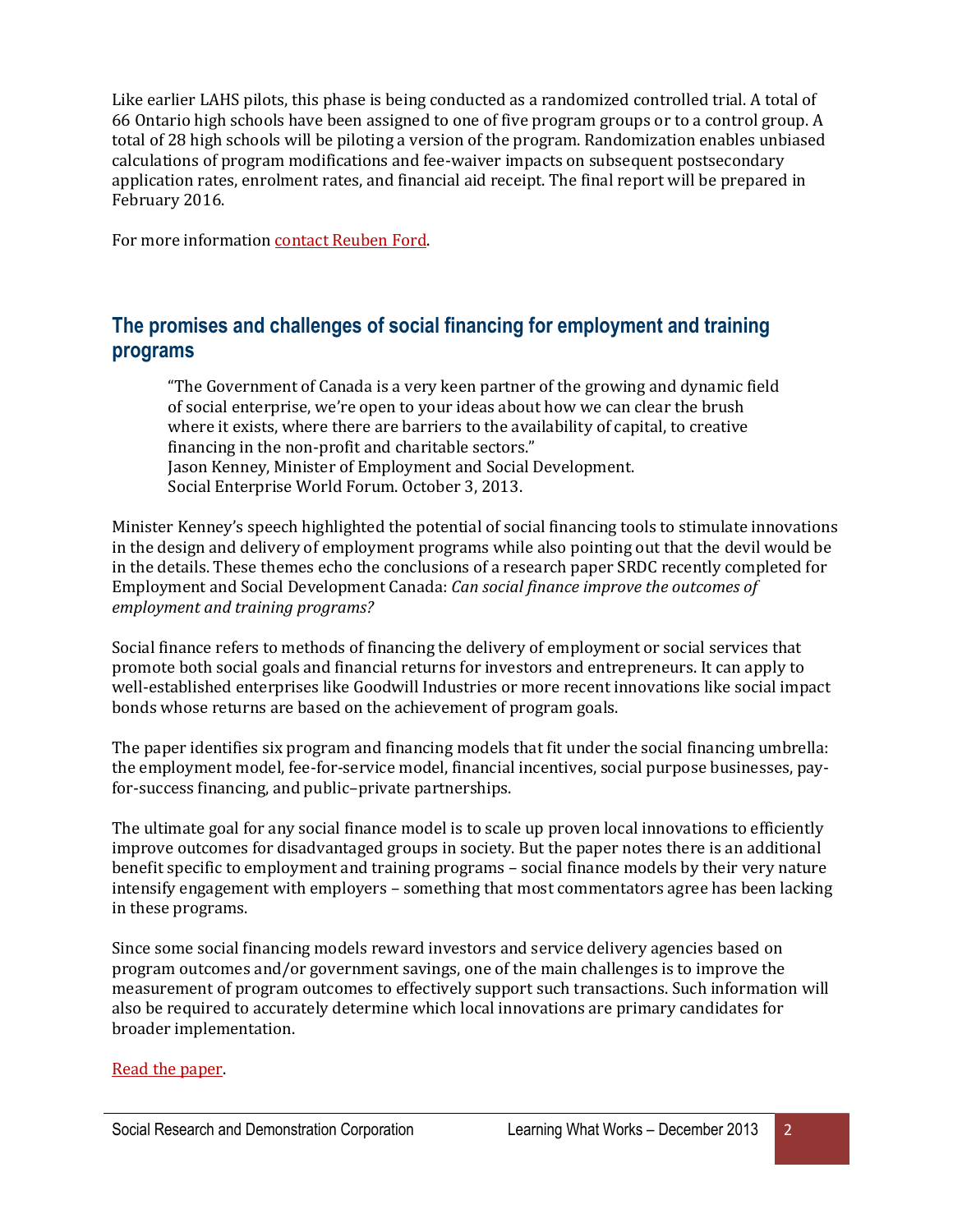## **Building workplace essential skills for the long run**

How durable are the effects of workplace literacy and essential skills (LES) training programs? *Measures of Success* set out to design and test a state-of-the-art evaluation model that addresses this question. The Centre for Literacy of Quebec led the project with funding provided by the Office of Literacy and Essential Skills, Employment and Social Development Canada. The evaluation model, developed by SRDC, was implemented in training programs delivered by Workplace Education Manitoba and the Nova Scotia Department of Labour and Advanced Education.

Numerous studies have demonstrated that well-designed workplace literacy and essential skills programs can improve workers' scores on standardized skills tests and workplace-specific performance measures, but very few examined how these results hold up over the long run. *Measures of Success* developed and tested a program model that produced numerous insights on the medium- and longer-run outcomes of workplace essential skills training.

The training program resulted in a range of measured benefits for workers. Participants gained confidence in their ability to apply essential skills in and outside of the workplace. This confidence was supported by increased daily use of literacy skills and coincided with significant improvements in 11 job performance indicators. Participants also reported improvements in other aspects of their lives that may contribute to further skill development: increased job satisfaction, life satisfaction and trust, and expanded personal networks.

Significantly, the results suggest that workplace LES training may work for groups often thought to benefit less from training. Post-training gains were seen among a range of learners, including those with lower education, immigrants with English as a second language, and older workers.

While employers obviously benefit from the increased job performance of program participants, they also reported training-related improvements in a number of workplace outcomes. At least half the employers in the study reported gains in productivity, employee-management relations, learning culture, and work quality that they judged were directly or likely attributable to the training program.

The *Measures of Success* evaluation was based on a framework that accounts for the effects of individual and workplace contexts and the mediating factors on intermediate and long-term outcomes. The study included 18 workplaces and 226 employees in a range of industries in Nova Scotia and Manitoba. The results are based on a non-experimental research design grounded in the theory of change.

[Read the executive summary.](http://www.srdc.org/media/199662/mos-es-en.pdf)

[Read the full report.](http://www.srdc.org/media/199687/mos-final-report-en.pdf)

#### **New insights on Canada's literacy and essential skills workers**

Poor literacy and essential skills are associated with poverty, low-wage work, unemployment, and social exclusion. Literacy and essential skills (LES) workers comprise the front line in efforts to address this social issue, but until now very little was known about this group. The Canadian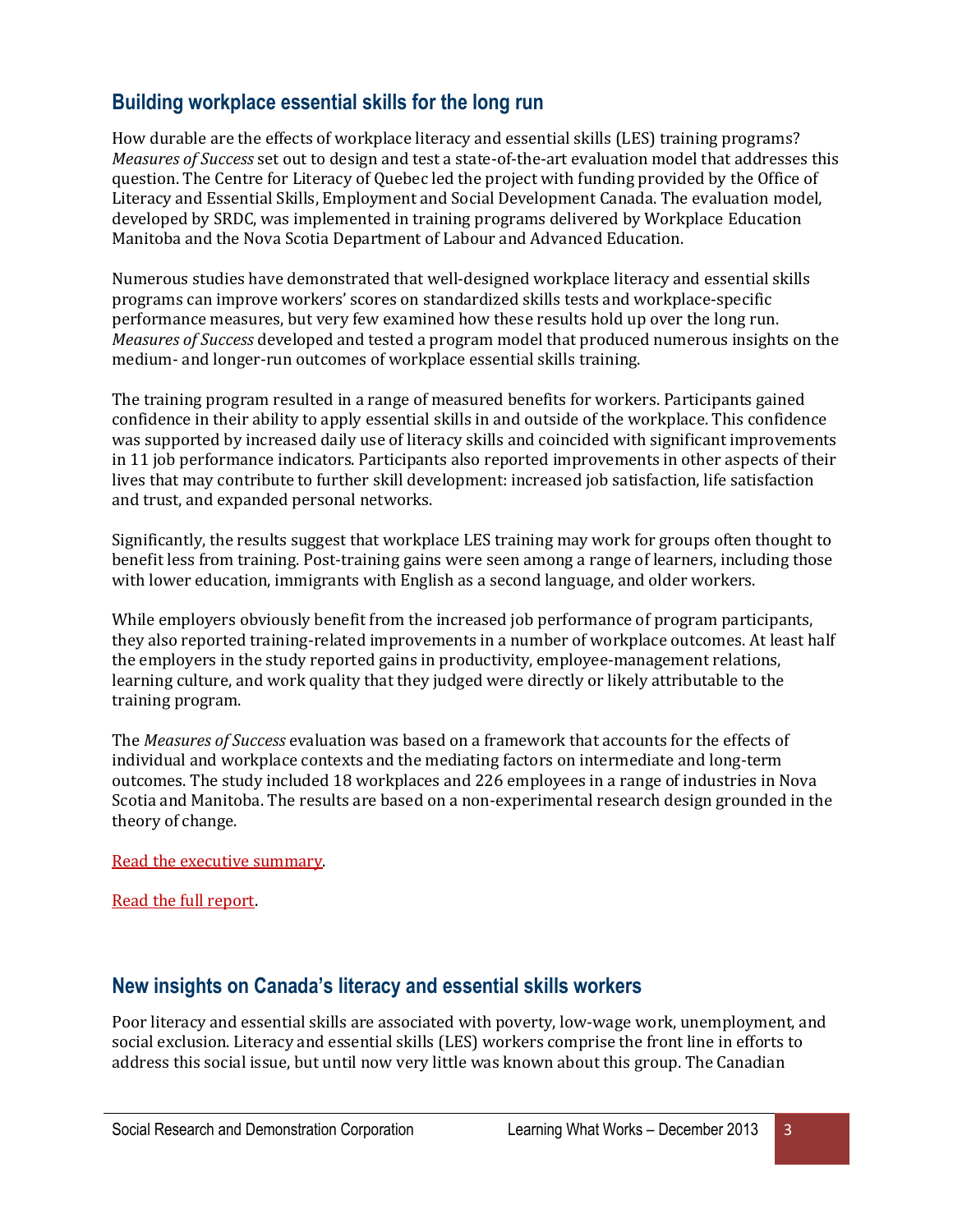Literacy and Learning Network engaged SRDC to conduct the first nation-wide survey of LES practitioners to fill this information gap. The project was funded by the Office of Literacy and Essential Skills of Employment and Social Development Canada. The survey identified several key issues in the sector: the short-term nature of employment contracts, a lack of benefits, a lack of advancement opportunities and skills recognition, and an aging workforce.

Literacy and essential skills workers have much higher levels of educational attainment than the general population. Three quarters have a bachelor's degree and more than half of that group hold a degree, certificate, or diploma beyond the bachelor level. The vast majority have at least some postsecondary training related to education, but less than half held certification directly related to LES. Nevertheless, 85 per cent of respondents reported that LES credentials were important to their jobs.

Almost half of LES jobs are temporary and nearly a third are part-time, yet practitioners are highly committed to their work and report high levels of overall job satisfaction. On the other hand, the majority are not satisfied with certain aspects of their jobs, particularly the lack of advancement opportunities, pensions, benefits, and longer-term job stability.

The report also noted that almost 40 per cent of LES workers were age 55 or older, double the proportion in the workforce at large. This suggests that succession and recruitment could be issues for the profession in the near future.

LES practitioners face diverse service delivery challenges. They work in a variety of delivery settings and serve diverse client groups. Half are employed in either local LES organizations or postsecondary institutions. The other half are distributed among school boards, social service organizations, training and employment service providers, government offices, Aboriginal organizations, or other establishments.

The vast majority of LES practitioners either work in small establishments or smaller work units within larger organizations, where they represent a minority of the workforce. Most perform a range of administrative and other tasks, in addition to instruction, necessitating significant multitasking and flexibility. Despite a trend to digital forms of training delivery in other fields, traditional modes of delivery dominate LES instruction.

The survey paints a comprehensive empirical picture of literacy and essential skills practitioners and their human resource needs, and is a key component of a major LES labour market study being conducted by the Canadian Literacy and Learning Network.

Among other recommendations, the report suggests that a network of stakeholders be formed to monitor professional standards and support the development of career pathways by linking standards of practice and certification with training and other professional development opportunities.

The complete survey results will be released in early December 2013 in coordination with the publication of CLLN's labour market study. The report will cover the design and development of the survey; the demographic and educational characteristics of the LES workforce; training and professional development activities; and employer supports, skills recognition, and service delivery resources. It will also include a series of conclusions and policy recommendations.

For more informatio[n contact David Gyarmati.](mailto:dgyarmati@srdc.org)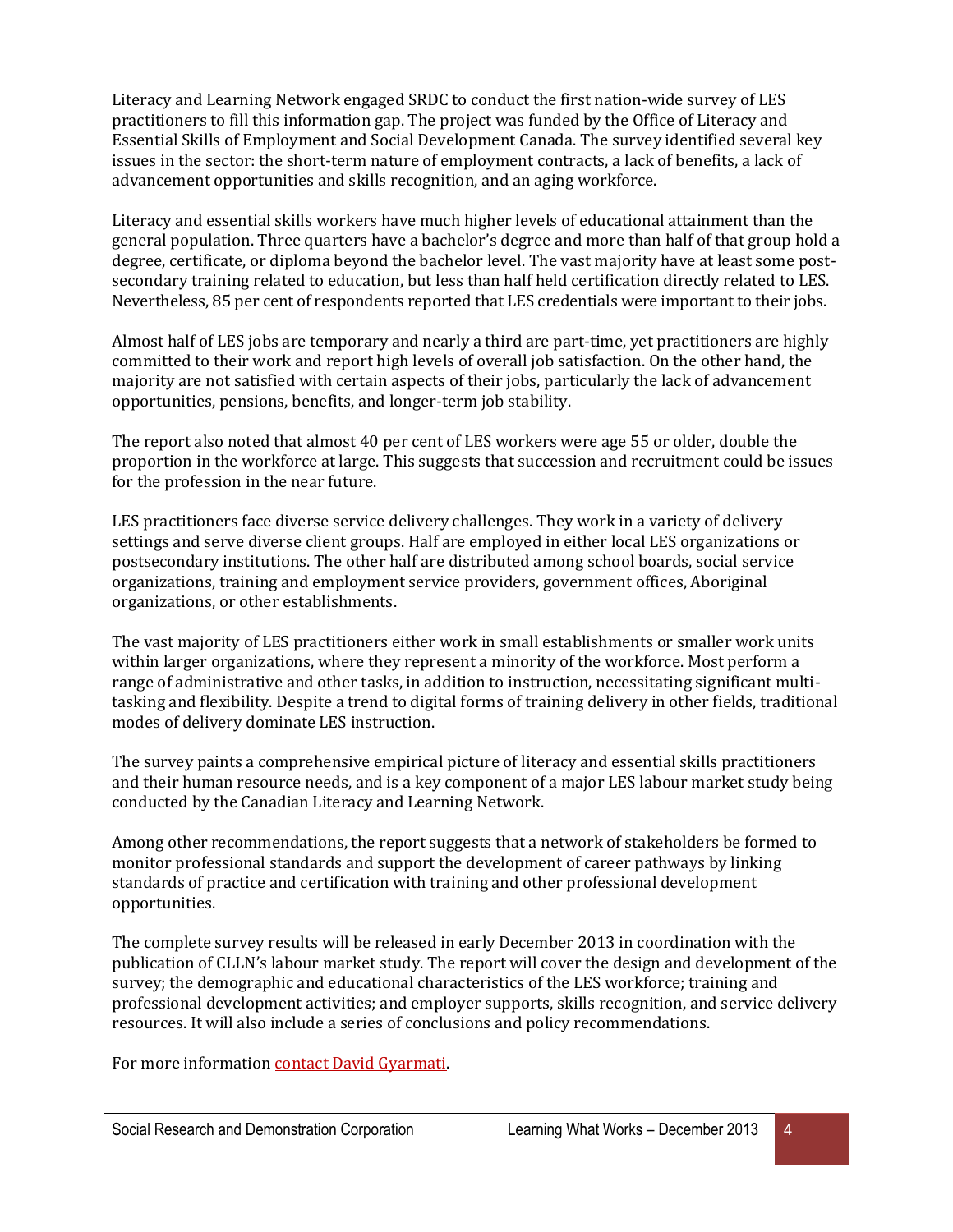## **Assessing the manageability of student loan payments**

A recent SRDC study, contracted by Alberta Enterprise and Advanced Education, addressed the conceptual and empirical aspects of student debt manageability. The Manageable Student Debt Threshold Research project used a number of methods to understand how debt manageability is conceptualized, measured, and incorporated into lending practices in Canada and other jurisdictions. The study also used Statistics Canada data to estimate the proportions of student borrowers that correspond to the varying definitions of manageability identified.

The study found that a range of concepts are used to gauge the manageability of student debt, from an "8 per cent of income" rule of thumb to more broadly-defined debt servicing ratios to measures based on the postsecondary education earnings premium. These concepts have been built into a variety of payment programs, such as the Canada Student Loans Repayment Assistance Plan, that use income tests to adjust the affordability of loan repayments.

The empirical analysis found that sizable minorities of student borrowers had repayments above most manageability thresholds. This finding was reinforced by the opinions of key informants, many of whom noted a connection between the manageability of student debt and the financial capabilities of borrowers.

[Read the final report.](http://www.srdc.org/media/199685/student-debt-report.pdf)

#### **Extending the horizon of** *Future to Discover*

Can well-designed high school programs help more students from low-income families or with lesseducated parents enrol in postsecondary studies? That was the key question for the *Future to Discover* demonstration project conducted by SRDC in the provinces of New Brunswick and Manitoba. The project, funded by the Canada Millennium Scholarship Foundation, followed two cohorts of grade 10 students through the remainder of their high school careers and two years beyond. SRDC recently reached an agreement with the New Brunswick Department of Education and Early Childhood Development to extend the project's follow-up period by four years.

*Future to Discover* included two long-term programs delivered in high schools. *Explore Your Horizons* offered students enhanced career planning and detailed information about postsecondary programs through workshops offered in grades 10 to 12. The workshops enabled students to assess the costs and benefits of a postsecondary education and walked them through the application process. *Learning Accounts* provided students from lower-income families with accumulating bursaries based on completion of each of grades 10 through 12, subject to the pursuit of postsecondary studies. The interventions' outcomes were tested separately and in combination by way of a random control design. Positive impacts on rates of postsecondary enrolment were noted for a number of the targeted groups in New Brunswick.

[Read the Future to Discover Post-secondary Impacts Report.](http://www.srdc.org/media/9216/FTD_PSI_Report_EN.pdf)

[Read the Executive Summary.](http://www.srdc.org/media/9210/FTD_PSI_ES_EN.pdf)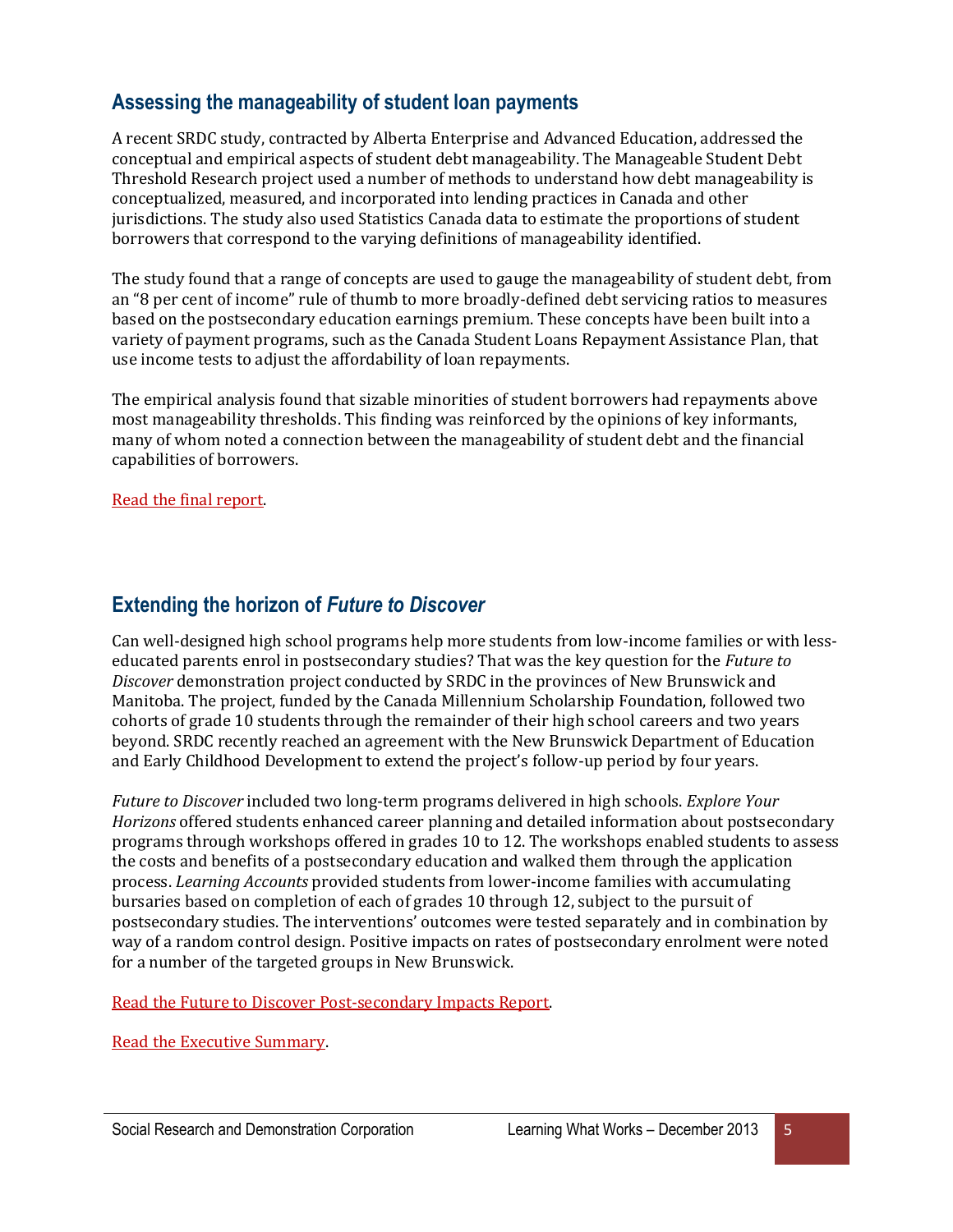The new agreement extends the study period to include up to seven years after high school – covering the university, community college, and early working careers of most participants. The extension will thus enable examination of the programs' effects not only on access to higher education, but also on postsecondary graduation rates and labour market outcomes. The additional data will be collected solely through the linkage of administrative data from postsecondary institutions and government databases, resulting in no further response burden on participants.

# **Building Foundations for labour market success**

Those with low levels of literacy and essential skills are over-represented among social assistance recipients, the unemployed, and low-wage workers. Such individuals often find it difficult to navigate the maze of available programs intended to develop more marketable skills. The *Foundations Workplace Skills Research Project* is a three-year initiative led by the Training Group at Douglas College to test a new model of skill assessment and program delivery focused on the needs of low-skilled job seekers. SRDC developed the evaluation framework and research design for *Foundations*, and will conduct the implementation, impact, and cost–benefit analyses.

*Foundations* incorporates an initial assessment of core literacy skills, an audit of workplace essential skills, assistance in researching the skill requirements of clients' target occupations, development of an action plan, and implementation of the plan through off-the-shelf and individually-customized training activities. The program can take up to 12 weeks to complete, depending on the requirements of participants. *Foundations* is being tested at Douglas College in British Columbia, Conestoga College in Ontario, and College of the North Atlantic in Newfoundland.

To support rigorous impact and return-on-investment analyses, *Foundations* is being conducted as a randomized control trial. The 1,000 participants will be randomly assigned to program or control groups. Skill assessments and other participant information will be collected at enrolment and after 12 weeks. A follow-up focusing on longer-term outcomes will be fielded within 12 months.

The multi-site delivery of *Foundations* will contribute to a rigorous implementation evaluation of the program. In addition to a detailed cost analysis, the evaluation will monitor implementation challenges at each site and seek to establish conditions and practices under which the program model can be most effectively delivered.

Information sessions and enrolment for the initial *Foundations* programs are set to begin in the fall of 2013. All follow-ups and evaluations are scheduled to be completed by the summer of 2016.

For more informatio[n contact Boris Palameta.](mailto:bpalameta@srdc.org)

#### **Starting a virtuous cycle for low-skilled service workers**

Many service industry workers are caught in a viscous cycle of poor skills, low productivity, and low wages. SRDC recently participated in an innovative program designed to break this cycle by providing essential skills and sector-specific training for retail and tourism workers in British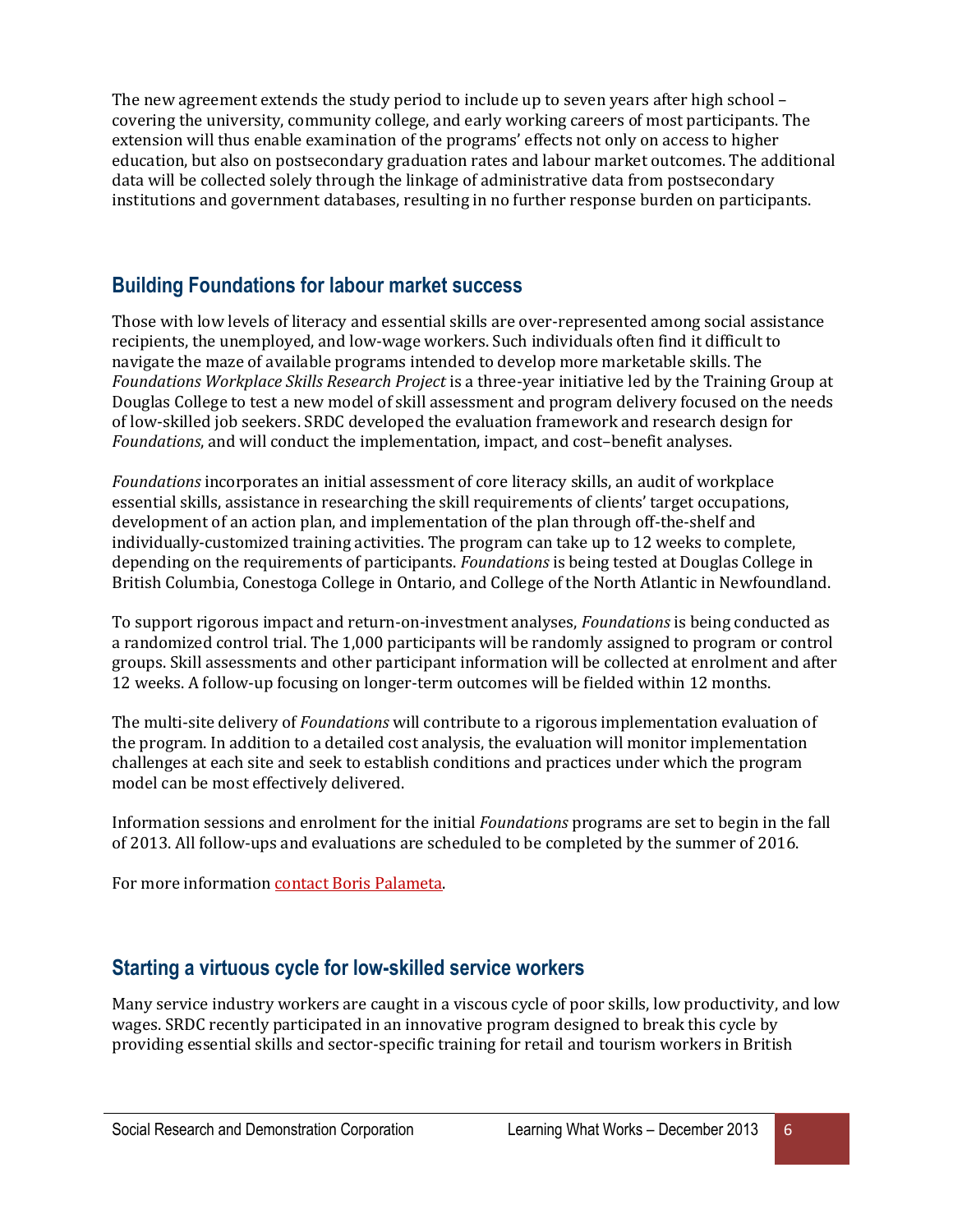Columbia. The Workplace Training Program, led by Douglas College and delivered by the BC Consortium for Skills Development, yielded very promising results on a number of fronts.

Participants followed a highly structured curriculum that targeted basic skills like document literacy and numeracy, non-cognitive skills like problem solving and perseverance, and sectorspecific skills like customer service and product knowledge. SRDC's evaluation found significant improvements in participants' test scores, attitudes, and self-assessed job performance. Performance improvements were corroborated in interviews with employers that pinpointed their estimates of the business value of the training.

During the study period, 14 colleges delivered the program to over 1,000 employees representing 430 workplaces. The majority of participants lived in low-income households and had low essential skills scores when they entered the program. Improvements in scores were consistent across delivery sites and key participant characteristics, such as education level, immigrant status, and Aboriginal identification.

The Workplace Training Program incorporates a number of elements found to be effective in rigorous evaluations of workforce development programs. In addition to the integration of industry-specific and essential skills training, industry partnerships ensured employers were engaged in the design and delivery of the program. Delivery through British Columbia's colleges made use of existing infrastructure and contributed to the consistent positive results. Participants were also offered a financial incentive of \$500 for finishing the program, resulting in an 88 per cent completion rate.

With funding provided through the Canada–British Columbia Labour Market Agreement, the Workplace Training Program illustrates that sound program design, evidence-based program features, and consistent delivery standards can all contribute to better outcomes for workers and employers.

[Read the outcomes report.](http://www.srdc.org/media/199686/wtp-outcomes-report.pdf)

# **SRDC welcomes Guy Lacroix to its Board of Directors**

SRDC is delighted that Guy Lacroix has joined its Board of Directors. Dr. Lacroix is a professor of economics at Université Laval. His research focuses on the application of labour economics and econometric techniques to social assistance, training, and employment programs — key areas of practice for SRDC.

Professor Lacroix is a fellow of the Centre interuniversitaire sur le risque, les politiques économiques et l'emploi; the Center for Interuniversity Research and Analysis of Organizations (CIRANO); and the Institute for the Study of Labor. He is a frequent advisor to the government of Quebec and has worked with SRDC on a number of projects. He has recently published in the Journal of Political Economy, the Economic Journal, the Journal of Public Economics, the Journal of Health Economics, and the Journal of Population Economics.

Dr. Lacroix earned his Ph.D. in Economics at Université Laval and Masters and Honours BA at the University of Ottawa. He also completed postdoctoral studies at Princeton University.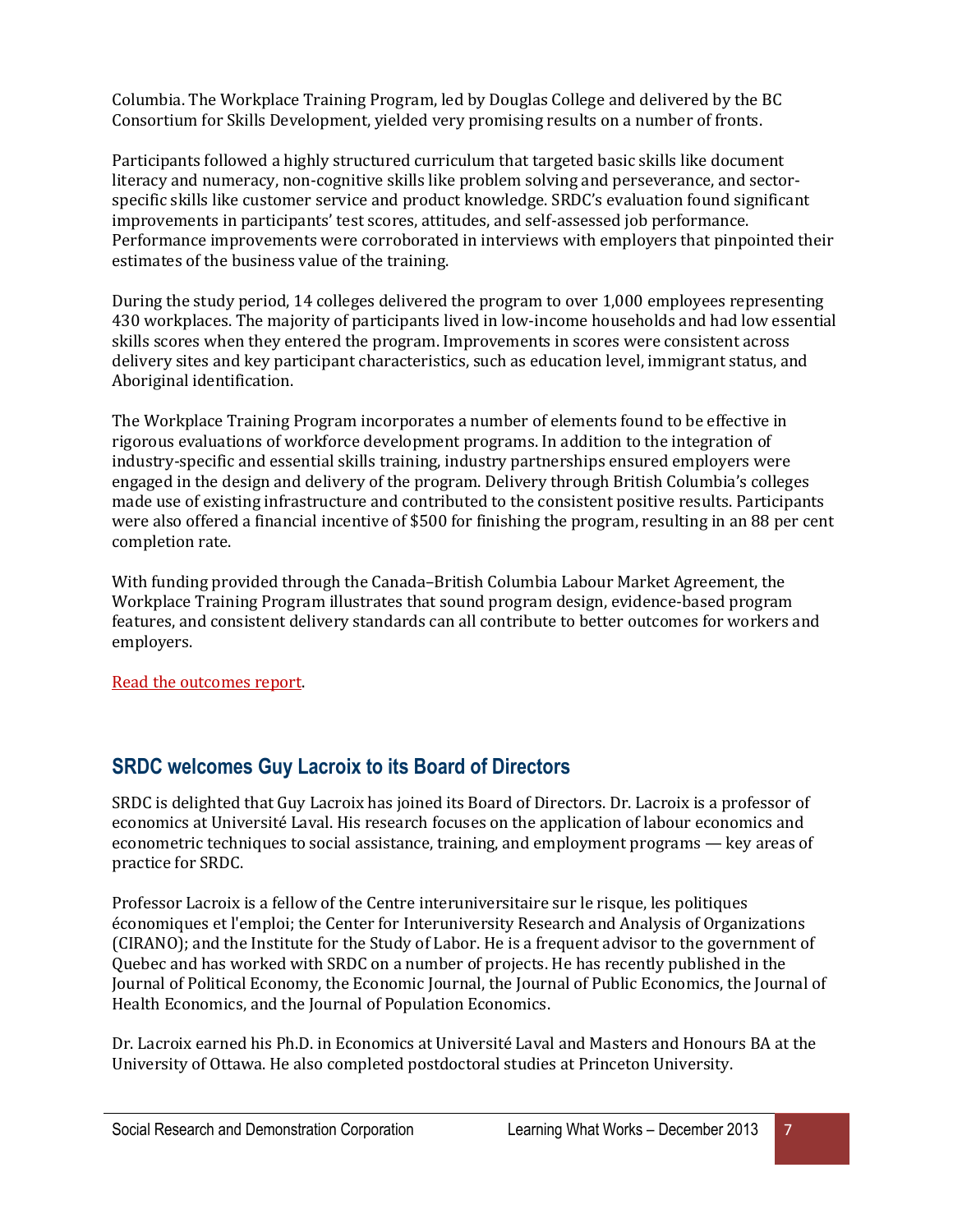#### **In memoriam: Doug Tattrie**

#### **SRDC 1996-2013**



Dr. Doug Tattrie, SRDC senior research associate, passed away in the Vancouver General Hospital on October 7, 2013 after a threeand-a-half-year battle with cancer.

Doug has been a key contributor to nearly every major SRDC experiment since joining the organization in 1996. Doug contributed to the design and implementation of large-scale demonstrations and small research projects alike. He made major contributions to the design of several innovative randomized experiments in the areas of welfare-to-work programs, employment insurance, disability supports, education, literacy training in the workplace, and tax policy. He also managed a series of working papers using data from the Self-Sufficiency Project for the federal-provincial symposium, Making Work Pay. Doug chaired an internal SRDC committee related to statistical and technical methodologies and was SRDC's lead adviser on econometric issues.

Doug Tattrie also conducted research on workers' compensation policy at the Workers Compensation Research Institute in Cambridge, Massachusetts. In his prior career as a journalist, he conducted interviews and wrote newspaper articles on a wide variety of important political and social issues.

Dr. Tattrie received his Ph.D. in Economics from Queen's University where he also received his M.A. in Economics; he received his B.A. in Economics from the University of Alberta and a Bachelor of Applied Arts (Journalism) from Ryerson Polytechnic Institute.

Doug was highly regarded by his current and former SRDC colleagues who witnessed his exceptional spirit and wicked sense of humour even at the worst of times during his illness. His presence and the many happy memories that remain have left an indelible mark on all of our lives and his absence will be deeply felt throughout the organization for years to come.

SRDC's board of directors and entire staff convey their sincere condolences to Doug Tattrie's family.